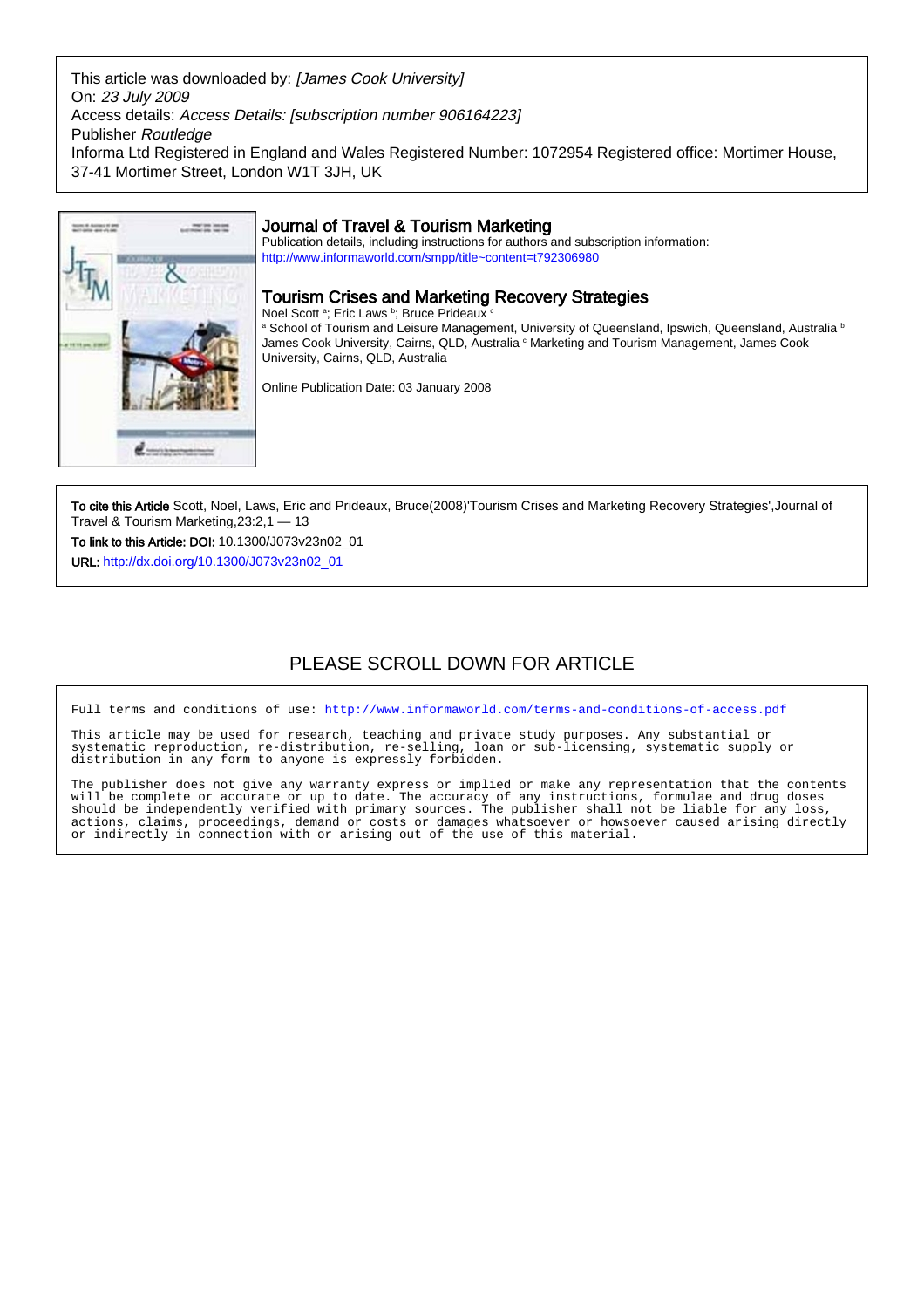# Tourism Crises and Marketing Recovery Strategies

Noel Scott Eric Laws Bruce Prideaux

**SUMMARY.** The recent frequency and intensity of crises and disasters affecting the tourism industry has resulted in a growing body of research into their causes, effects and management, as the bibliographies of the ensuing papers catalogue. To date, most papers and collections of research have taken a broad approach, describing the origins of a particular event which triggered a tourism crises, followed by an examination of the differential effects of the crisis on local residents, staff, tourists and tourism organizations or the environment and infrastructure. They have also discussed rescue efforts and the complexity of management tasks in the immediate aftermath of an event, often pointing to the need for preplanning to mitigate the consequences of any future disaster. Other researchers have contributed directly to the academic debate about how to theorise tourism crisis management, often by drawing on the wider crisis management literature.

The present collection of research differs in that it focuses on one phase of the tasks which managers face after the immediate consequences of a crisis have been dealt with. This phase addresses the question of how to rebuild the market for a tourism service or a destination which has experienced a significant catastrophe, and how to learn from the experience in planning for future crisis response strategies. It is suggested in this paper that the challenges are actually more varied and complex than is implied by the suggestion, found in much of the literature, that the task is about 'restoring normality.' The chaos and complexity experienced in the aftermath of a crisis raise general issues of how organizations learn and adapt to change.doi:10.1300/J073v23n02\_01 *[Article copies available for a fee from The Haworth Document Delivery Service: 1-800-HAWORTH. E-mail address: <docdelivery@haworthpress.com> Website: <http://www.HaworthPress.com> 2007 by The Haworth Press. All rights reserved.]*

**KEYWORDS.** Crisis, complexity, networks, phases

#### *INTRODUCTION*

What does it actually mean for a tourism organisation to suffer a crisis and to recover from it? In the case of natural disasters such as earth-

quakes, hurricanes or tsunamis, the devastation to life and property is all too evident, both to those in the locality and to global audiences who may be described as remote witnesses through the medium of TV, press and internet

Available online at http://jttm.haworthpress.com 2007 by The Haworth Press. All rights reserved. doi:10.1300/J073v23n02\_01 *1*

Noel Scott (E-mail: noel.scott@uq.edu.au) is a Lecturer in the School of Tourism and Leisure Management at The University of Queensland (11 Salisbury Road, Ipswich, 4305, Queensland, Australia). Eric Laws (E-mail: e.laws@runbox.com) is Adjunct Professor of Tourism Studies at James Cook University (P.O. Box 6811, Cairns, QLD Australia). Bruce Prideaux (E-mail: bruce.prideaux@jcu.edu.au) is the Chair of Marketing and Tourism Management at James Cook University (P.O. Box 6811, Cairns, QLD Australia).

<sup>[</sup>Haworth co-indexing entry note]: "Tourism Crises and Marketing Recovery Strategies." Scott, Noel, Eric Laws, and Bruce Prideaux. Co-published simultaneously in *Journal of Travel & Tourism Marketing* (The Haworth Press) Vol. 23, No. 2/3/4, 2007, pp. 1-13; and: *Safety and Security in Tourism: Recovery Marketing After Crises* (ed: Noel Scott, Eric Laws, and Bruce Prideaux) The Haworth Press, 2007, pp. 1-13. Single or multiple copies of this article are available for a fee from The Haworth Document Delivery Service [1-800-HAWORTH, 9:00 a.m. - 5:00 p.m. (EST). E-mail address: docdelivery@haworthpress.com].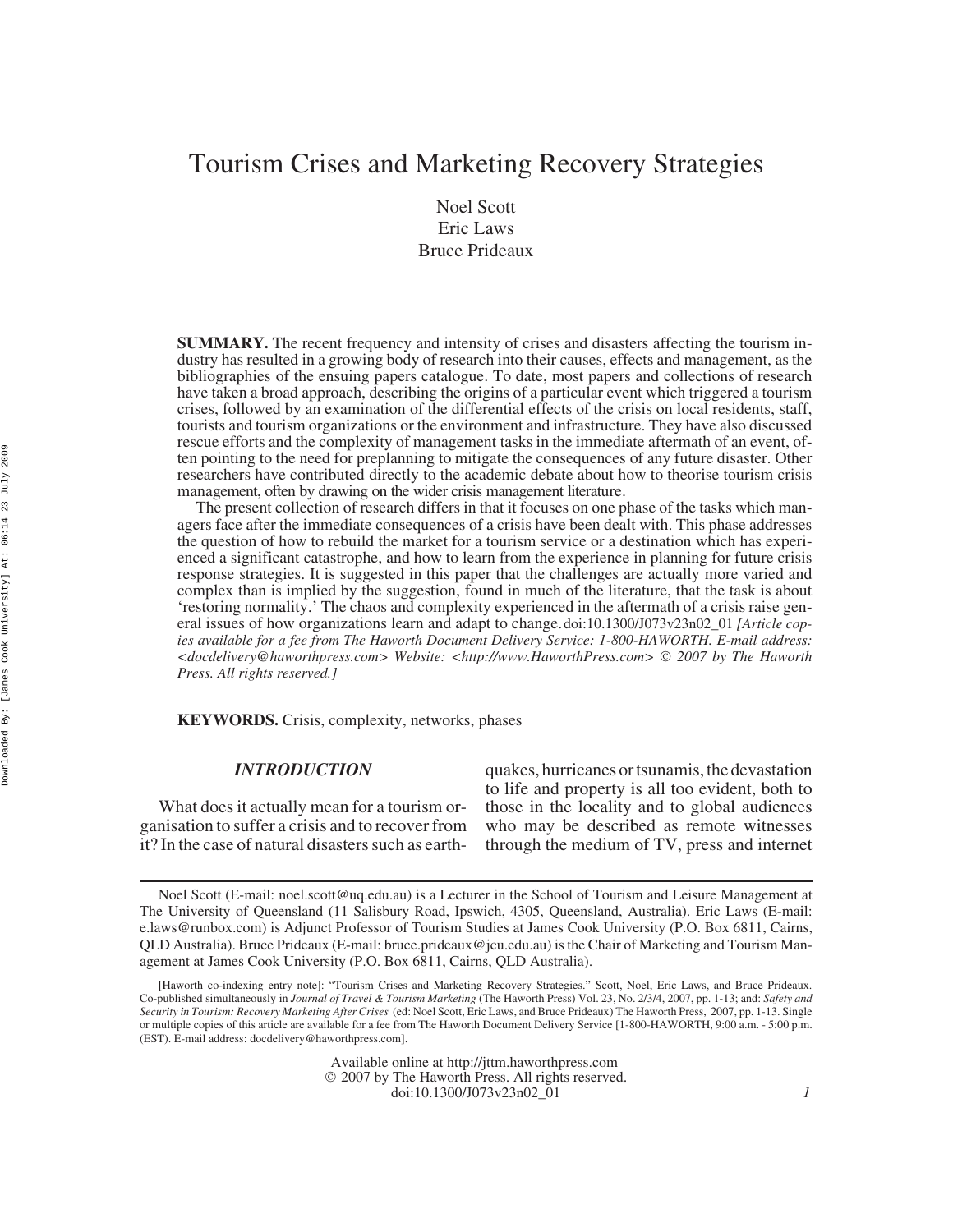coverage. Similarly, the suffering and ruin caused by acts of terrorism as well as disasters involving transport, communications and other infrastructure is immediately visible to the global community through the media. The media also rapidly draws attention to the outbreak of a war or insurgency, and on epidemics, thereby turning tourists' travel intentions to alternative destinations. In all these cases the need for rescue, clear up operations and rebuilding is self-evident. It is also widely understood that a further set of management responses are required at a later stage to inform the public and industry partners that tourism services have resumed and that recovery is taking place.

In developing this volume, we have focused on the specific skills and understandings that can assist in post crisis tourismrecovery. As the papers in this collection demonstrate, there is more to recovery than the restoration of normal services. Although each crisis has its own distinct causes, impacts and pattern of recovery, it is evident from the papers which follow and from the wider tourism crisis literature that certain tourism organisations are more resilient than others in terms of the speed of recovery and/or their ability to adapt to change in the post crisis period. An organizations' vulnerability to crises and the effectiveness of their recovery efforts vary in ways, and for reasons which are not yet fully understood.

Earlier studies of crises (including previous work by the present editors; Laws, Prideaux and Chon, 2007; Laws and Prideaux, 2005; Prideaux, Laws andFaulkner 2003;Campiranon and Scott, 2007) have focussed on management of the crisis itself and have highlighted how a crisis precipitatesa complex and changing situation where the pre-existing rules of action for the organisation are suspended and other tasks take priority. These other tasks lack the normal clarity of organisational procedures, and at first glance many appear to be difficult to prioritise onthebasisofpastexperience.Theremaybeno consensus about what to do, how to do it and who should be undertaking the work. In these situations, leadership becomes a critical issue, both within an organisation and in terms of coordinating and directing the multitude of stakeholders participating in recovery. In summary then,crisesarechaotic,dynamicanddangerous

and are events where leadership becomes a key factor in prioritization, redirection and creation of new patterns of post event activity.

In this paper the editors of this volume argue that tourism crisis recovery may mean a change to the pre-existing ways of operating. The standard means of measuring recovery by the success of an organisation in restoring business flows to an earlier trend line may not be adequate because this benchmark it does not take into account the adaptation that may take place during the crisis and ensuing recovery period processes. The consequences for an organisation of a crisis (beyond its immediate impacts in terms of suffering, damage, and loss of business) are often more fundamental and may necessitate changes to the way the organisation operates, forces it to create new networks, and even stimulate the development of new business opportunities or social objectives.

The objectives of this paper are to: present a summary of theoretical understanding of tourism crisis management from the perspective of crisis recovery with a particular emphasis on the systems approach and the role of networks; to introduce the other papers in this collection; and to contribute an adjustment to Faulkner's (2001)modelofdisaster managementtoincorporate that role of marketing in post crisis recovery. This aspect of the paper is summarised in Figure 4.

## *TOURISM CRISIS RECOVERY– AN OVERVIEW*

From the practical perspective of managers, the general challenge of the recovery phase is to restore operations to normal, but increasingly there is evidence of more radical, strategic thinking in reshaping the offer as social and tourism infrastructure, equipment and even staff may have to be replaced, new patterns of operation developed and new markets sought. It is in this context that viewing tourism as a systemhasanumberofadvantages.Itisinteresting that the Chinese word for crisis (shown in Figure 1) is composed of two symbols meaning "danger" and "opportunity." Some destinations, including a number of Thai resorts devastated by the 2004 Boxing Day Tsunami, have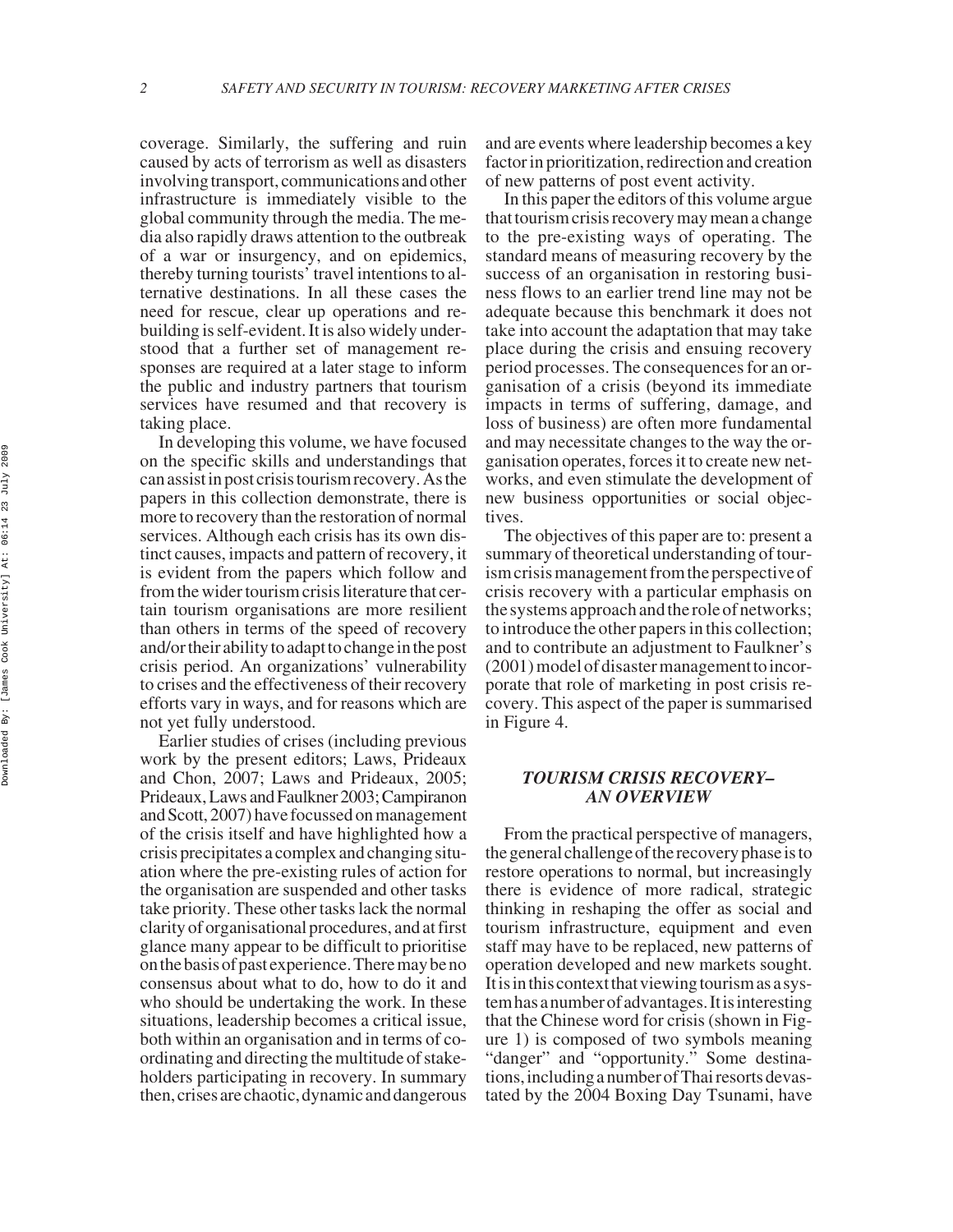

used the event as an opportunity to restructure by identifying new market segments and in some cases discouraging some market sectors theyfeelarelessdesirable.Thisusuallyequates to'movingupmarket.'Arelatedrecoverystrategy focuses on rebuilding high margin sectors such as MICE (Campiranon and Arcodia, below).

The focus of much of the existing research has been on the events leading up the crisis which then results in a perturbation of the normal state, followed by the steps required to restore the 'normal' situation. In their review of different perspectives on the study of crises and their development of propositions for further study, Pearson and Clair (1998:6) discuss the outcomeof a crisis as a system being restored to its normal state. This approach views the crisis as distinct from the remainder of the environment in which the organization functions, with the consequences of the crisis affecting internal technical and social elements of the tourism system operating at the time of the onset of the disaster or crisis event. Restoration in this view is achieved through a series of steps or stages. An alternative view is to consider crisis events from a systems perspective where a change such as a crisis event causes changes to other parts of the system. In many cases these changes have system wide implications that prevent a return to the pre-crisis specifications of the system.

The previous discussion has conceptualized the study of crises and disasters by using a view of tourism systems in which there exist networks of organizations. Three implications of this should be considered. First a systems view questions the boundaries that should be used to study crisis and disasters. Second, the idea of

complexity or chaos theory can add new insights to recovery. Third, a social network view provides a different perspective focusing on the interactions between organizations. Together, the implications point to the need to review existingmodelsandincorporatenewperspectives from the lessons learnt during recent disasters and crises.

#### *The Role of Boundaries*

A systems perspective is useful as it highlights another range of effects or impacts of crises that have not been sufficiently recognised within the tourism literature. Scott and Laws (2006) discussed the idea of system resilience, of change in system states and in improvements ordegenerationintheoverallsystemoftourism asaresultofacrisis.Theseideaswerealsoidentified and explored in a paper using floods in Katherine, Australia as a case study to examine how a disaster may lead to a positive change in a destination's tourism (Faulkner & Vikulov, 2001).

Within a system the impact of an event such as a crisis is felt to either a greater or lesser scale by all members of the system. The implication ofthisisthattheeffectsofacrisismaybetransferred across system boundaries by organizational relationships. As a simple example, a baggagehandlers'strikeatoneairportmaydelay passengers, impose costs on airlines in accommodating passengers, moving luggage and rescheduling flights, and result in extra stress for airport staff. However it may also have follow-on effects at distant airports and cause a loss of business to hotels in those destinations. Systems theory perspectives can therefore assist to identify the range of stakeholders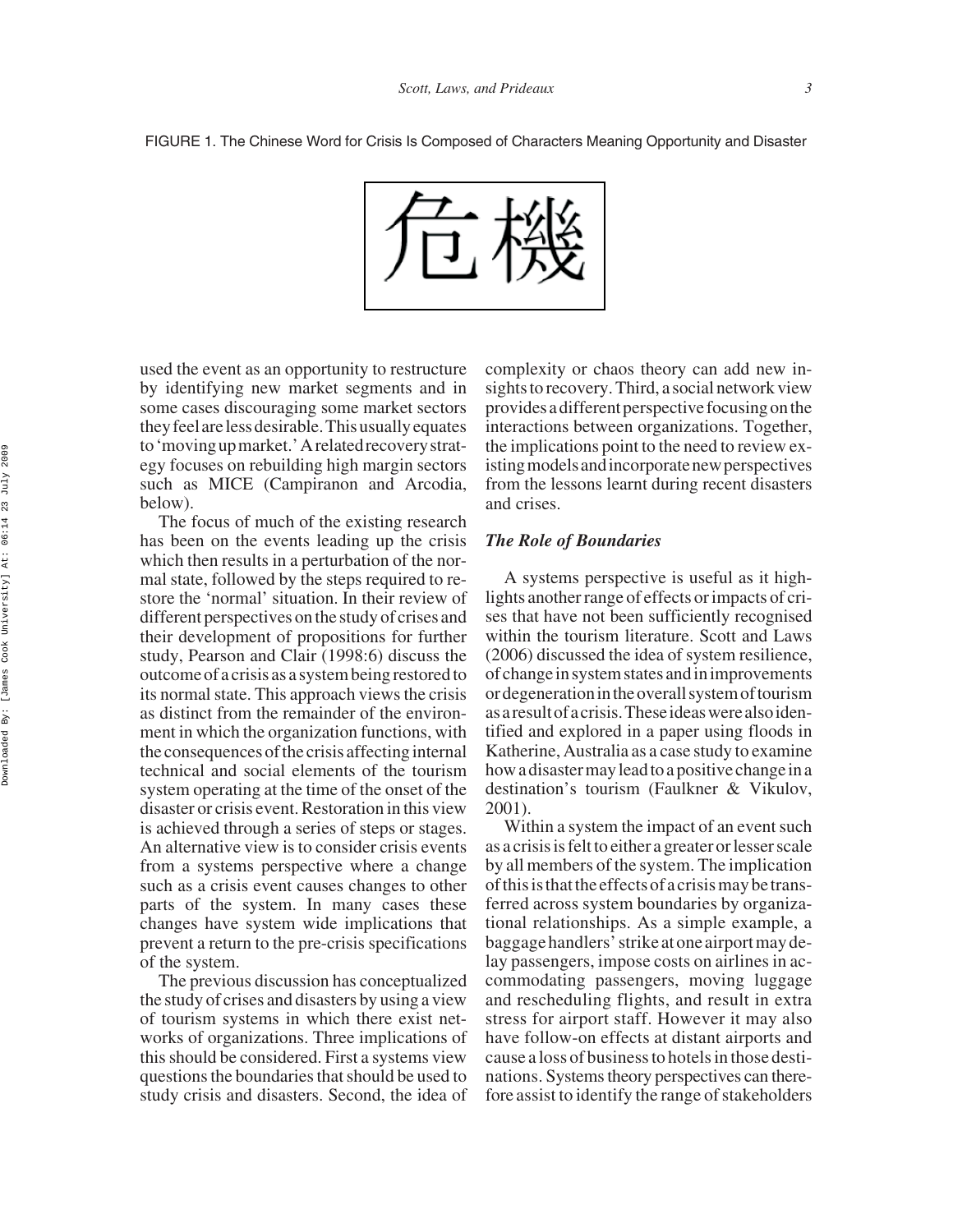involved,andleadtoastudyoffactorsinfluencing speed of recovery, the intensity of effects and the factors causing the effect (see Armstrong and Ritchie; Carelsen and Hughes; and Vitic and Ringer, below).

#### *Complexity or Chaos Theory*

Complexity or chaos theory provides an insightful paradigm for the investigation of rapidly changing complex situations where multiple influences impact on non-equilibrium systems. In these conditions of uncertainty, there is a need to incorporate contingencies for the unexpected into policy framework that may result in adaptation of the system itself. Chaos theory demonstrates that there are elements of system behaviour that are intrinsicallyunstable and not amenable to formal forecasting. If this is the case, a new approach to forecasting is required. Possible ways forward may include political audits and risk analysis to develop a sense of the possible patterns of events that may emerge. In this sense future tourism activity may be forecast using a series of scenarios. The latter may involve the use of a scenario building approach incorporating elements of van der Heijden's (1997) strategic conversion model, elements of the learning organisation approach based on a structured participatory dialogue (Senge, 1990) or elements of risk management described by Haimes et al. (2002). Which ever direction is taken, there are a number of factors that must be identified and factored into considerations of the possible course of events in the future. A typical large scale disruption precipitates complex movements away from the previous relationships which often trend towards stability and partial equilibrium. Keown-McMullan (1997: 9) noted that organisations will undergo significant change even when they are successful in managing a crisis situation. It is apparent that traditional Newtonian (linear) thinking with its presumption of stability is not able to adequately explain the impact of crises where the previous business trajectory is altered and a new state emerges.

Richardson's (1994) analysis of crisis management in organisations provides another perspective on community adjustment capabilities by drawing on "single" and "double loop" learning approaches (Argyris and Schon, 1978). In the former, the response to disasters involves a linear reorientation 'more' or less in keeping with traditional objectives and traditional responses (Richardson, 1994, 5). Alternatively, the double loop learning approach challenges traditional beliefs about what society and management is and what it should do. This approach recognises that management systems can themselves engender the ingredients of chaos and catastrophe, and that managers must also be more aware and proactivelyconcernedaboutorganisationsas the creators of crises. Pike (below) presents a cautionary tale of a destination which suffered a crisis through its inability to recognise that changing government policy could adversely affect it. As Blackman and Ritchie (below) point out, lessons can be learned from the experience of a crisis, or from studying other destinations and organisations which have experienced serious disruption. For example, the absence of any post crisis recovery planning and action following the 1994 volcanic eruption in Rabaul, Papua New Guinea resulted in a slow decline of a destination that was internationally recognised as a dive location. Today, formerly busy hotels lie abandoned and tourism investment has moved elsewhere. Morea (below) argues that crisis recovery requires different approaches depending on whether the onset and impacts of the crisis are sudden or spread over a longer period. Only in this way can impacts of crisis be mitigated and prospects for long term recovery can be more assured (Faulkner and Vikolov 2001).

#### *Social Networks*

The third implication of viewing crisis recovery from a systems perspective arises from the view that destinations are networks of stakeholders which may be reconfigured into more efficient structures following a crisis. This is slightly different to the view of Faulkner and Vikulov (2001), who suggested a disaster may have a positive outcome but this was primarily due to new infrastructure rather than realignment or creation of new social networks. Crises may also lead to a more cohesive industry-wide or community-wide response mecha-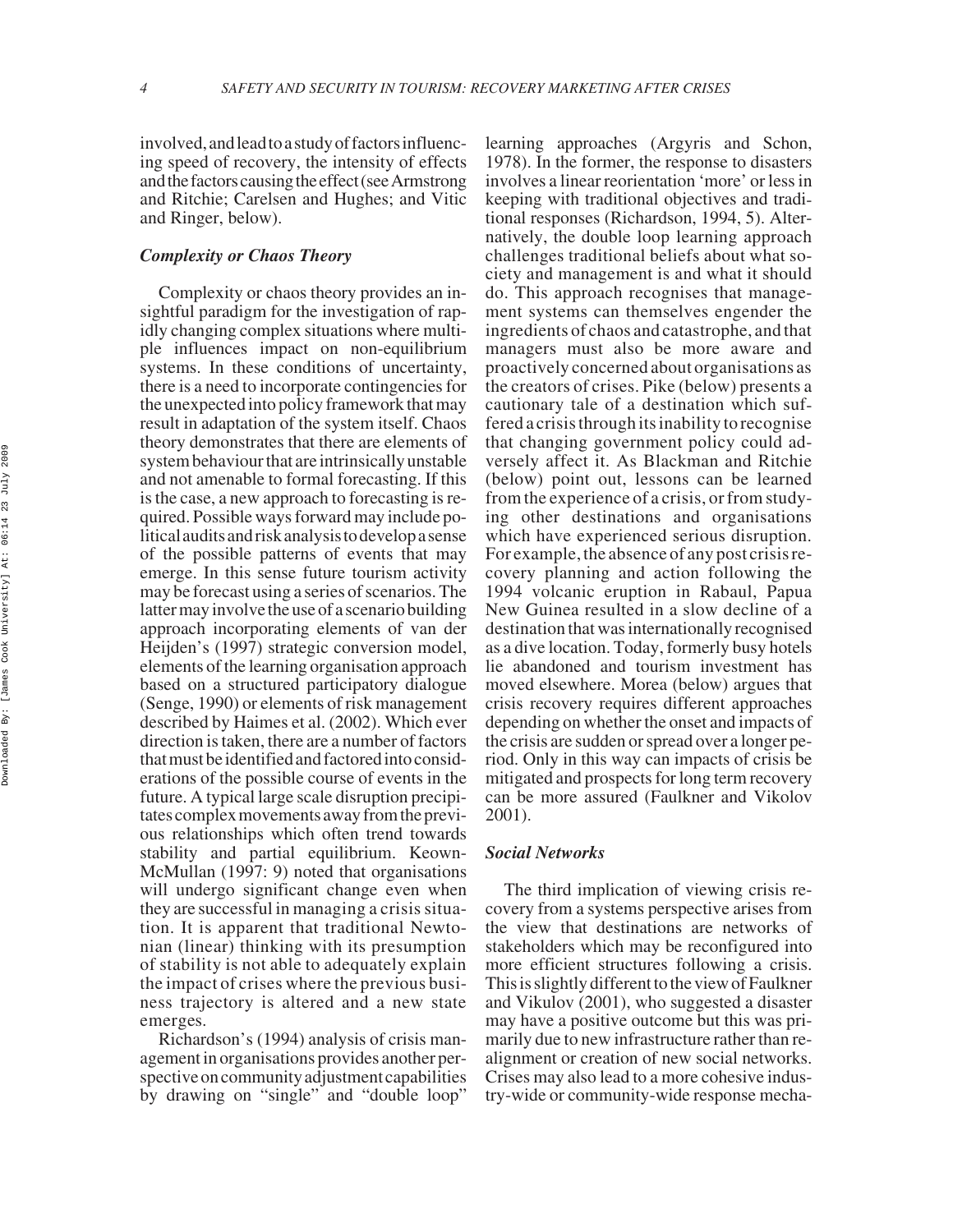nisms, better information flows and indeed the development of new organizational structures (Quarantelli, 1988). The emphasis on the flow of information as a critical issue in crisis management leads to the idea of social network analysis as a means of analysing the structure of this 'flow' of information through communication channels. This is an important element of crisis recovery that needs to be further analysed. For example, Pikkemaat and Peters (2005, 99) discussed the significant role of networks in tourism innovation. 'All experts agree on the most promising vehicle for innovation which is cooperation, alliances and/or networks in various fields such as technology, marketing distribution, and human resources sharing.' In recovering from a crisis the need is often for innovative solutions and clear leadership rather than merely focussing on rebuilding.

As will be demonstrates later in Figure 4 and Subphase 5C in particular, crises may lead to adaptation of the system and its related networks. In this context, an organizational network can be described as a set of interacting organizations that exchange information, share customers, or exchange resources. In the tourism context this involves many companies involved in transport, accommodation, attractions, etc., working together to produce a product. From this perspective, tourism recognises tourism destinations are interactive networks of suppliers of services (Scott & Laws, 2004) that change over time.

As Scott and Cooper (2005) point out, the concept of organizational networks originated in the early sociological writings of Simmel (1908) and the social anthropological work of Radcliffe Brown (1935). These writers developed a structural view on social interaction which highlighted the importance of social organizations, relationships and interactions in influencing individual decisions. Structures are recurring patterns of social relations (Thatcher, 1998). This view may be contrasted with a rationalist perspective that focuses on the attributes and actions of individuals or organizations (Brinton Milward & Provan, 1998).

Social network analysis seeks to define and quantify these relationships. The work of Moreno (1934) indicated that social configurations had definite structures which could be described in 'sociograms' to visualise the flow of information between organizations or the friendships between individuals. This led to the development of graph theory where the relationships between individuals in groups are represented as points and lines and the resulting patterns are described.

Later developments led to the identification of groups of individualswith similarpatternsof relationships (blockmodels) and to the use of statistical methods such as multidimensional scaling to transform relationships into social distance and map them in social space. Social network analysis relates the relationships of the individual to the pattern of the network, and provides insight into the interactions between the two (Stokman, 2002). Social network analysisisphilosophicallyrelatedtosystemstheory (Boulding, 1956), where the properties of the system are derived from the interaction of many components.

Socialnetworkanalysisdeliversanumberof useful outcomes. It provides a means of visualizing complex sets of relationships and through simplifying them delivers a useful method for promoting effective collaboration within a group, supporting critical junctures in networks that cross functional, hierarchical, or geographic boundaries; and ensuring integration within groups following strategic restructuring initiatives(Cross et al., 2002). The use of standard methods and questions enables networks of relationships to be compared between regions or over time facilitating the study of dynamic situations. A more ambitious aim is to offer a structural analysis and suggestions for improving network characteristics such as communication flows. As a result, social network analysis overlaps and informs the study of inter-organizational collaboration and cooperation, networks and strategic alliances.Ithasbeenusedinstudiesofinterorganizational relationships and in the development of policy (Tyler & Dinan, 2001; Coleman, 2002; Pforr, 2002). A social network has been defined as a specific set of linkages among a defined set of persons, with the additional property that the characteristics of these linkages as a whole may be used to interpret the social behaviour of the persons involved (Mitchell, 1969).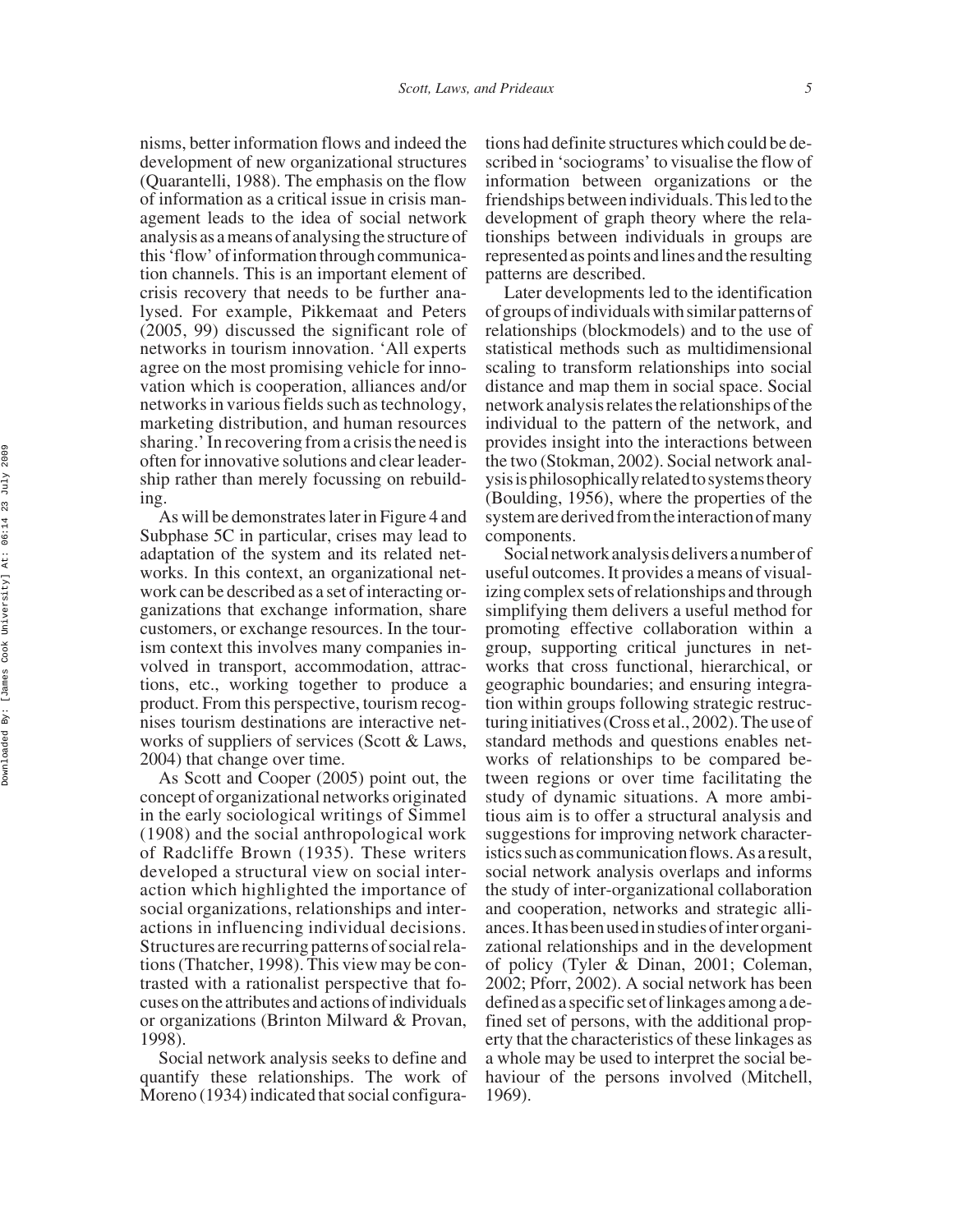From a social network perspective, the tourism system is a network of organizations. The effect of a disaster or crisis is to place stress on these relationships. This stress is also systemic to the extent that the impact of a disaster on one organizationor destination may in turn lead to a flow-on effect on others. One reason for this is that competition between companies and destinations is intense and the effect of disaster in one destination will have an effect on related or neighbouring destinations (Lepp and Gibson, 2003). Thus the effect of Severe Acute Respiratory Syndrome on Australian tourism destinations was to reduce international visitor numbers from Asia but boost domestic tourism to popular national destinations. A number of authors have examined the effect of a crisis on organizations outside the initial crisis area. Litvin and Alderson (2003), for example, examined the effect of the 9/11 crisis on the Charleston Convention and Visitors Bureau. In that case effective management was able to avert the full extent of the impact by switching promotion expenditure to different markets.

The effect of a crisis on the destination, conceptualized as a network of organizations, is shown in Figure 2. In this example a crisis has the effect of changing the network of relationships between organizations, potentially through loss of some members or the introduction of new ones. In State A (left hand cluster) firms have loose networks often operating independently. In the post crisis situation the need to worktogethertoovercometheeffectsofthecrisis forges new networks creating the situation illustrated in State B (right hand cluster). As a consequence,acrisismaycreatepotentiallyunpredictable consequences in destination markets.

A related view is that the nature of other relationship types such as cooperation and alliances between stakeholders is important in minimizing or averting the effects of a disaster through better crisis management (Pearson & Clair, 1998; Pforr and Hosie, below). This is related to the established management approach ofscanningforproblemsandavoidingorminimizing their impacts. But it is also related to

FIGURE 2. Conceptualization of the Effect of a Crisis on a Destination System

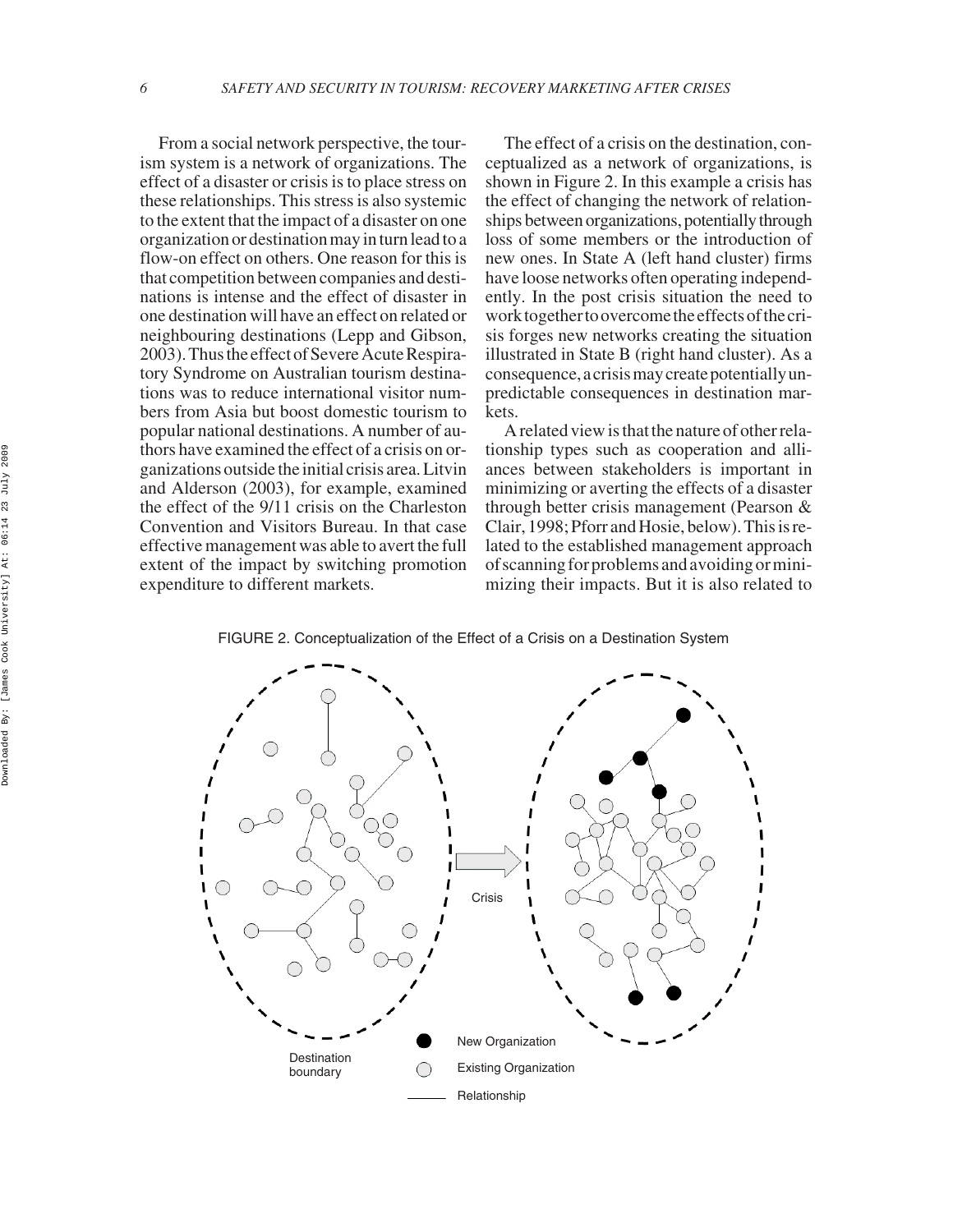the idea that a network of organizations that cooperate together may be able to better managetheeffectsofacrisis.Thisapproachissimilar to the socio-technical systems perspective and has been examined in a study of social networks and a crisis in the construction sector (Loosemore, 1998).

#### *PHASES OF CRISIS MANAGEMENT*

From the preceding discussion, it is apparent that new perspectives on the operations of the post recovery phase have emerged and these need to be incorporated into existing models where possible. Coles (2003) notes that both Sonmez  $(1998)$  and Boyd  $(2000)$  offer conceptualisations of recovery in which, after falls in demand induced by terrorism, tourism production and consumption, levels come full circle back to those enjoyed before the event. Such expectations echo the advice offered by the World Tourism Organisation (WTO, 1998: 156) which can be described as the standard perspective on recovering from a crisis through a series of remedial steps. The WTO phase model summarised in Figure 3 advises users how to deal with media and tourist responses to the incident, how to mitigate negative impacts of loss of visitors to the area, and the use of media techniques to restore 'the normal pattern.' However, this model in its attempt to be accessible glosses over important complexities in crisis management. As Coles (2003, 177-178) noted "First . . . crises associated with terrorism are likely to be different to other forms of crisis. Second, the model's inherent linearity and the reduction of recovery to a set of practically automatic steps is stark. Finally, and most importantly, it views the events as practically ring-fenced temporally, so there is a "normal pattern" to which production and consumption can return."

Other models show the sequence of rescue, restoration of infrastructure and then the rebuilding of markets. These phase models share the premise that recovery equates to a return to normal operations, with a resumption of the actual or predicted trend of growth in the organisation's business activities. The crisis is itselfregardedastheunitofanalysisintheseapproaches.

Inthefieldoftourismresearchrelativelyfew studies have applied established crisis models. One of the most comprehensive tourism disastermanagementframeworksintourismwasdeveloped by Faulkner (2001) who synthesised crisis situations based on research by Fink (1986: 20), Keown-McMullan (1997: 9) and Weiner and Kahn (1972: 21) and identified a number of phases in crisis situations as illustrated in Figure 4.

The alternative systems perspective is based on the idea of a continuously evolving system where (gradual) change is endemic but a crisis may suddenly result in a fundamentally different state. From this perspective a return to normality is not necessarily the required (or even desired) endpoint. A crisis is seen as the result of one form of change and the effects of a crisis are not confined to its immediate temporal or geographical vicinity. These changes may be positive or negative but certainly the subsequent state may be different from proceeding ones, and importantly, the changes that occur were unplanned from the perspective of the organisations strategic management. In these terms the effect of a disaster as a catastrophic change event is much more likely to trigger a change of state than other 'lesser' events. This perspective is presented in the case study of a flooding disaster in Katherine (Faulkner & Vikulov, 2001) previously referred to. In that case the disaster was seen as leading to the opportunity to change the quality of accommodation and other infrastructure in the tourism sector. However the opportunities for realignment of the system through changes to or development of new networks were not considered.

#### *A DISASTER MANAGEMENT FRAMEWORK*

In this paper we elaborate on phase 5 of Faulkner's model by indicating that longer term recovery consists of three sub-phases, 5A– recovery of damaged infrastructure; 5B–marketing responses; and 5C–adaptations to the system itself. In his original work Faulkner considered the long term recovery phase as important but did not elaborate to any great extent. In terms of the research reported in this volume it is necessary to examine this phase of the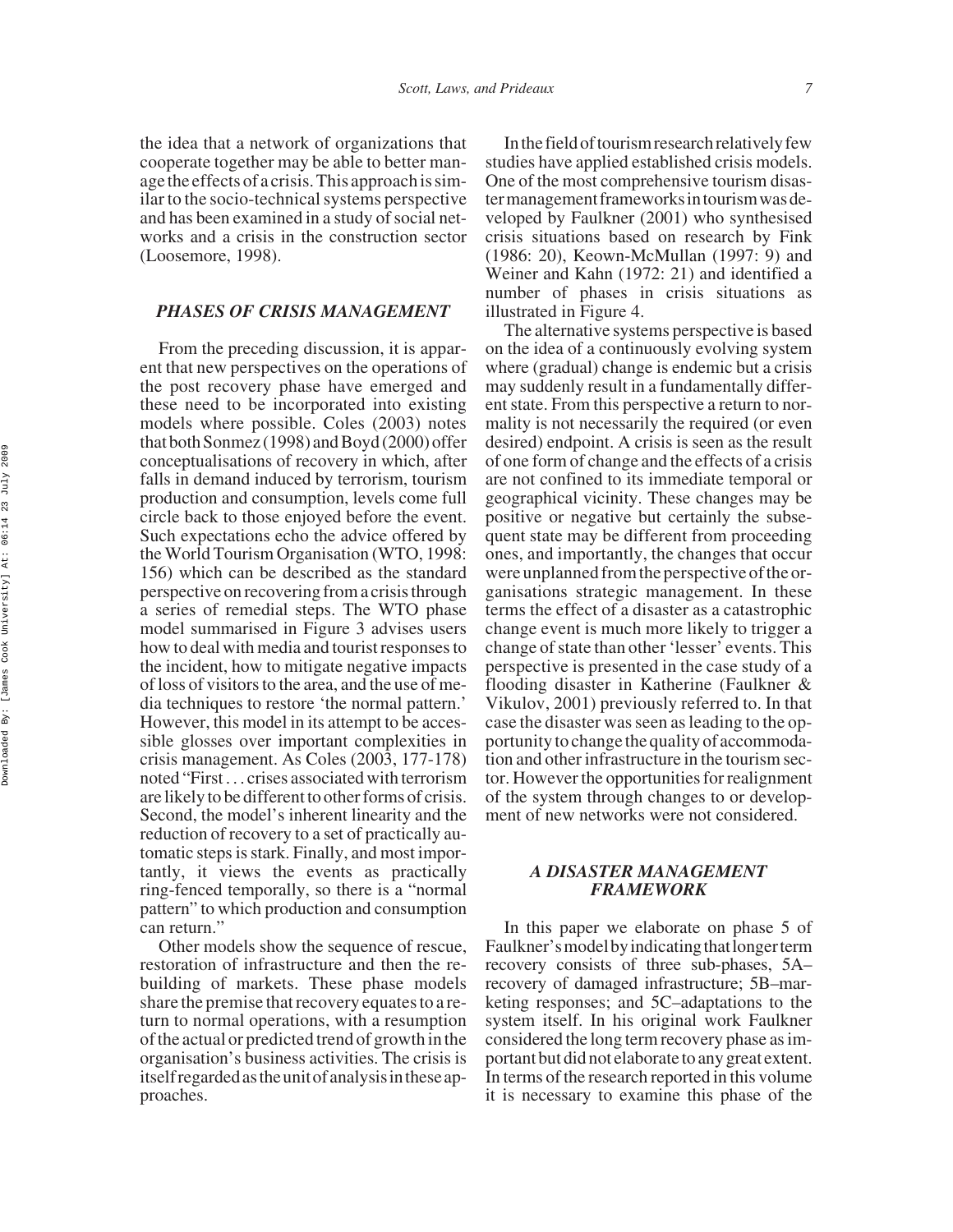FIGURE 3. Phase Model of a Tourism Crisis



Based on WTO 1998, page 156.

model in more detail with a view to identify specificsubphasesinthelongtermrecoveryphase.

In many cases the three subphases identified above have to occur simultaneously and are often the responsibility of different groups of individuals and authorities who may or may not be acting in a coordinated manner. For example, in the case of Cyclone Larry hitting Northern Queensland in 2006 (see Prideaux et al., below) Subphases 5A (Recovery of damaged infrastructure) and 5B (Marketing) were implemented simultaneously but by different groups. This may lead to confusion but in cases where there is the potential for further loss of life and damage to property, Phase B can be expected to receive relatively little attention by the authorities, forcing marketing authorities to initiate their own activities. Later and once the danger to life and property has past more attention can be focused on Subphase B which will then evolve into Subphase C when the new realities become apparent. Subphase B is a critical element of Phase 5 for even if damaged infrastructure is rebuilt the failure to convince travellers that the destination is reopened for business will result in market failure and economic loss.

It is entirely likely that during Phase 5 the firms and organisations involved in re-establishing the destination will develop new networks as suggested in Figure 4. If this is the case, the previous system will undergo change and a new system will emerge that will, to a greater or lesser extent, differ from the shape and composition that existed in the pre crisis period.

A fuller understanding of the range of recovery challenges may therefore be obtained from more advanced theoretical perspectives which see the organisation as a member of one or more functional networks which are usually characterised as dynamic and complex. This perspective is evolutionary, and does not presume that there is a single solution to a crisis in which the recovered state is a resumption of normal patterns of operation. Instead, the analysis is concerned with the effects of a crisis on methods of operations, relationships with network partners, the ways in which these develop as responses to the crisis, and the emergence of new states of operation which may include some previous partners as well as new partners. In this mode of analysis, interest focuses on a number of issues including: the system and its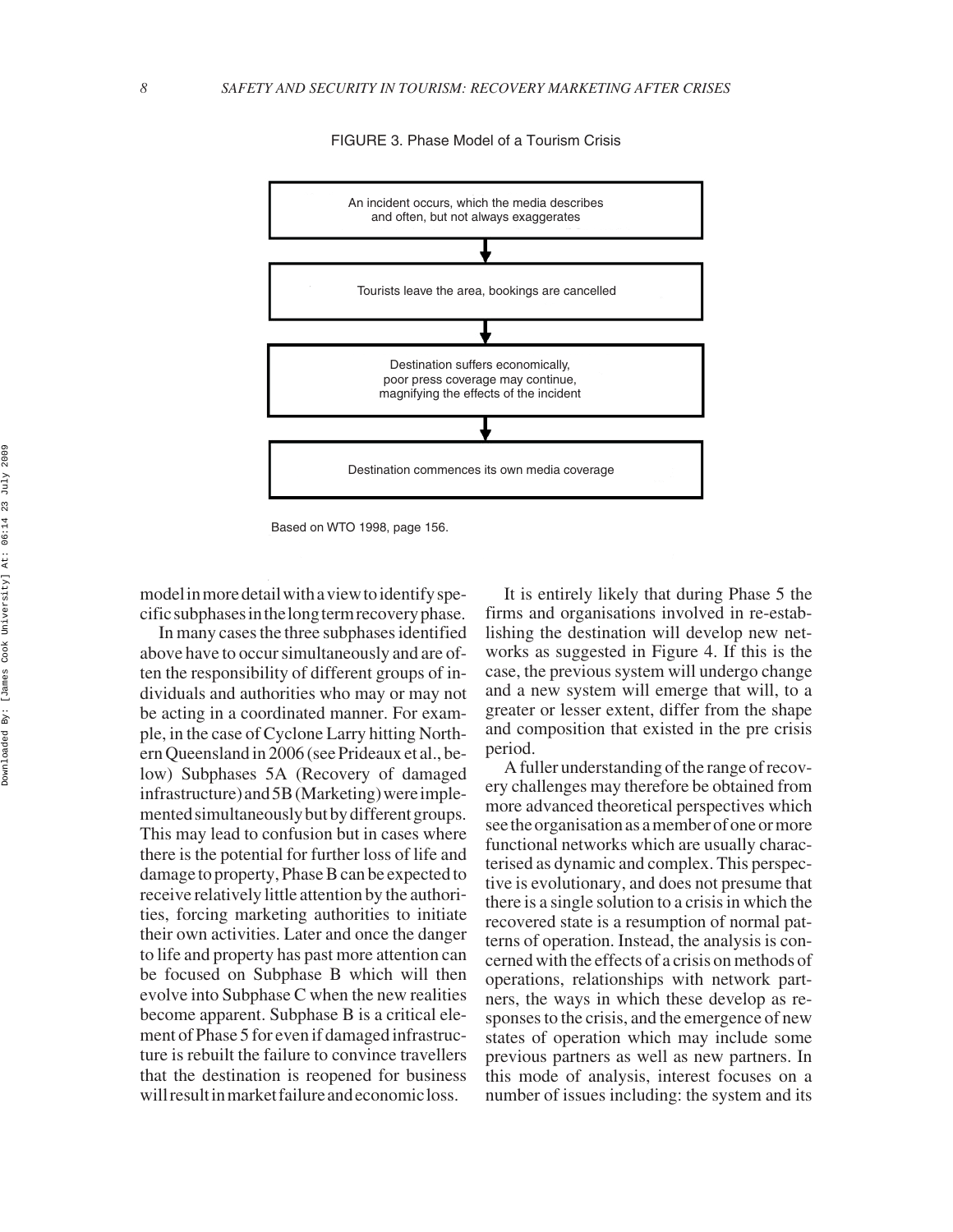| <b>Stage</b> | Phase                                                                                                                                                   |
|--------------|---------------------------------------------------------------------------------------------------------------------------------------------------------|
| $\mathbf{1}$ | Pre-event phase: disaster contingency plans, scenarios or probability                                                                                   |
|              | assessments play a major role in the disaster management strategy                                                                                       |
| 2            | Prodromol phase: the disaster is imminent and warning systems and command<br>centres are established. In this second phase contingency plan actions are |
|              | initiated.                                                                                                                                              |
|              |                                                                                                                                                         |
| 3            | Emergency phase: disaster effects are felt and actions are necessary to protect                                                                         |
|              | people or property in the tourism destination.                                                                                                          |
| 4            | Intermediate phase: short-term and immediate needs of people have to be                                                                                 |
|              | addressed by emergency and rescue teams. A clear media communication                                                                                    |
|              | strategy is crucial in this phase.                                                                                                                      |
|              |                                                                                                                                                         |
| 5            | Long-term (recovery) phase: the damaged infrastructure has to be rebuilt and                                                                            |
|              | environmentally damaged areas have to be reconstructed                                                                                                  |
|              | 5A- recovery of damaged infrastructure; Includes roads, water,                                                                                          |
|              | electricity, hotels, transport and other services                                                                                                       |
|              | 5B - marketing responses: by individual firms, DMOs, STOs, NTOs                                                                                         |
|              | $5C$ – adaptations to the system itself: as rebuilding occurs                                                                                           |
| 6            | Resolution phase: this phase corresponds to Smith's (1990) feedback loop                                                                                |
|              | where existing assessment methods or contingency plans are improved.                                                                                    |
|              |                                                                                                                                                         |

#### FIGURE 4. Faulkner's Tourism Disaster Management Framework (Simplified)

Source Based on Faulkner 2001

boundaries and their permeability; on the networked and social relationships on which the organisation depends; a historical perspective which can be used to understand the ways in which social relationships may amplify the

psychological support or vulnerability of the organisation as it deals with a crisis; and finally on the sources and forms of leadership that are used to deal with crisis situations. This also raises the question of how organisations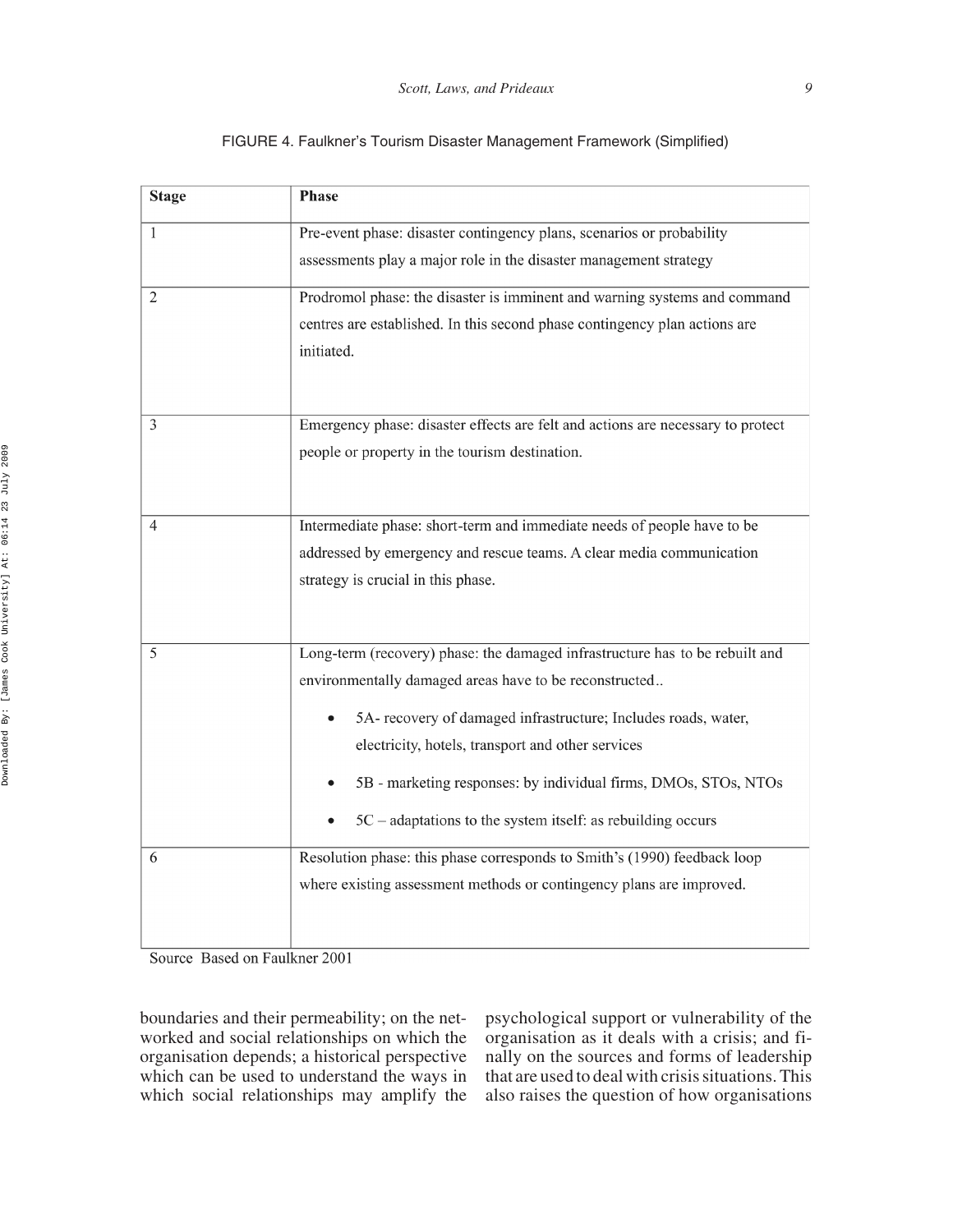cooperate, and how they learn from and share experiences. Many of the papers which follow present detailed analysis of these issues (see particularly Smith, Carmichael and Batovsky; Moreira; Pike; Blackman and Ritchie; Carlsen and Hughes; Carlsen and Liburd, below).

## *THE EFFECT OF CRISES ON INTENTIONS TO TRAVEL*

A major aspect of the special challenges of post crisis recovery can be understood by examining the reasons why a tourist service or destination suffers loss of business after a crisis (see Prideaux, Coglan and Falco-Mammone, below). In some situations, such as destruction in areas prone to wind storms (hurricanes, typhoons and cyclones) there is a need to analyse the significance of an organisation's market orientation to enhance the success of their recovery efforts (Martin-Consuegra, Esteban and Molina, (below). Tourism is usually a discretionary activity, and one which tourists choose over alternative ways of spending time and money. Confidence needs to be restored to a level where intending visitors believe that disruption has been minimised and their holiday investment of time and money is safe. If visitors perceive that there is a risk they are more than likely to select an alternative destination as highlighted by Hunter-Jones, Jeffs and Smith (below). There are also conditions which lead tourists to decide not to travel, or to avoid particular destinations (Floyd et al., 2003). This will be of particular concern in Subphase 5B of Figure 4.

Chief amongst the avoidance factors are risks to tourists themselves, and the likelihood of being in regions where epidemicsor wars are raging, or which are in turmoil. In contemporary society, the 24 hour news services such as CNN feature and repeat scenes of devastation and disaster, so that potential travellers rapidly become aware of incidents occurring literally on the other side of the world. Thus the destination suffering a crisis becomes in effect 'demarketed' under a deluge of negative, if not hostile, publicity. In one example of this effect Vitic and Ringer (below) discuss the need for Montenegro to overcome its 'clouded image' after its recent period of conflict. Further, mis-

takes or delays in responding to the needs of thoseenmeshedinthedramaofadisasterstimulate more adverse media interest, and increasingly, governments in countries which generate tourist flows feel compelled to issue advice to their own nationals against travelling to destinations under stress. This can have significant impacts as highlighted by Smith, Carmicheal and Batovsky (below) in their analysis of the impacts of the US Government's new Western Hemisphere Travel Initiative Passport requirements on Canada as a transborder weekend destination.

At the core of these recovery approaches is an acknowledgement of the need to change travellers' (mis) perceptions of the destination ororganisation.Volo(below)questionswhether an individual destination can achieve this through its website. A more comprehensive marketing strategy, particularly at the destination level, that also includes promotion, advertisingandpublicrelationsisrequired.Attention to funding and long term monitoring of the effectiveness of this strategy is also required.

Floyd et al. (2003, 32-34) note that five groups of risk factors are pertinent to travel decision: war and political instability, health concerns, crime, terrorism, and natural disasters. They found that "Travel experience emerged as the most significant predictor of travel intentions." Critiquing the Travel Industry Association of America's persuasive advertising campaign they point out that "intentions to travel in the 12 months following 9-11 were to the risk of family, friends and associates disapproving of vacation choices. Referring Pearce's Travel Career Ladder, they recommend that recovery marketing should target experienced travellers who "would require less attention to safety and security issues."

Thus, a communications-led approach intended to ameliorate travellers' perceptions of risk in a specific area is often a key element in tourism recovery strategies. See Ladkin, Fyall, Fletcher and Shipway; Niineinen and Gatsou; Chacko and Marcell; Carlsen and Hughes; and Armstrong and Ritchie for analyses of recent marketing led recovery programmes (below). Lehto, Douglas and Park (below) analyse the advantages of working with destination stakeholders to mediate natural disasters.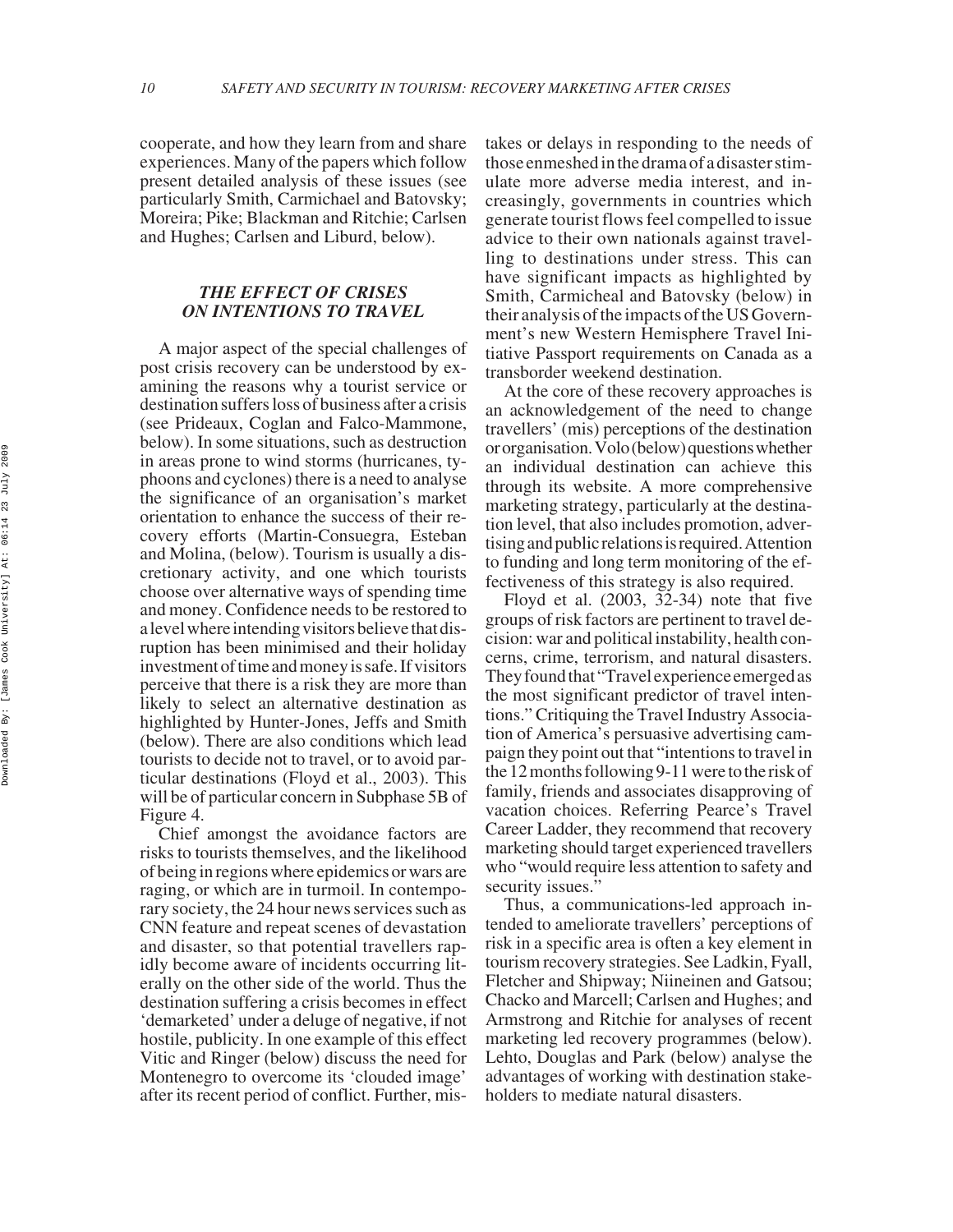### *DISCUSSION*

In this paper crisis is set within a wider systems perspective. In its normal state a system is seen in dynamic balance, given that at any time there will be a number of factors affecting it such as technological change and changes in consumer preferences. Any change to one part of the system may have an effect on other parts of the system. Where these impacts are small and recognised, as occurs when new technologies are introduced, the system usually responds in a predictable manner. When unpredictable events such as a crisis impacts on the system's stability, balance and predictability are lost until a new level of balance is achieved. The foregoing discussion emphasises the editors' view that the outcome of a crisis may not be a return to a normal situation, as parts of the system are likely to have changed. It is pertinent to this discussion that Carlsen and Liburd (below) call for the re-analysis of previously published case studies arguing that they are an important source of knowledge which could provide better insights into crisis recovery management when re-examined from this perspective.

An issue highlighted in this collection of studies is the measurement of the success of a tourism crisis recovery programme. The blunt instruments of visitor arrivals and visitor spending do not: adequately differentiate between recovery of different market segments; indicate the variable recovery rates of stakeholders; identify changes to the tourism system; or assist in understanding the resilience or otherwise of the system. Most crucially, there appears to be no way of measuring a tourism organisation's ability to learn from past crises, either one it has experienced directly or those which have afflicted partners or competitors. Yet improved responsiveness to future crisis situations, as well as the potential to recover from them more rapidly, depends on a full understanding of the complexity and dynamics of crisis situations and a willingness to take a positive approach to solving future problems.

This paper challenges the standard perspective that recovering from a crisis requires only a series of remedial steps to return to the previous normality. The WTO phase model discussed earlier is typical of this approach, first dealing

with casualties of the incident, then restoring infrastructure and later rebuilding markets. As demonstrated in this collection of papers this is often not the case. Accordingly, a fuller understanding of the range of challenges that may occur requires more advanced theoretical perspectives which see the organisation as a member of a wider system operating in the contextofavarietyofpartnerorganisationsandasa member of one or more dynamic and complex functional networks. This perspective is evolutionary, and does not presume that there is a unique solution to a crisis. Instead, the analysis is concerned with the effects of a crisis on operations, relationships with network partners, the ways in which these develop as responses to the crisis, and the emergence of new states of operation, with some previous partners disconnected and others joining the new state. In this mode of analysis, interest focuses on the following aspects of the system: its boundaries and their permeability; the networked and social relationships on which the organisation depends; the historical perspectives give understanding to the ways in which social relationships may amplify the psychological support or vulnerability of the organisation as it deals with a crisis; and on the sources of and forms of leadership that are required to deal with crisis situations. This also raises the questions of how organisations cooperate, and how they learn from and shared experience.

#### *CONCLUSION*

The major objective of this collection of research, and of this editorial paper, is to focus the attentionofresearchersandmanagersontherecovery phase following a tourism crisis. However, as noted earlier, there is a burgeoning literature on general tourism crisis management, and it is important to recognise that considerable advances have been made in preplanning to avoid or to mitigate future disasters.

While some of the crises which trigger the need for tourism recovery marketing originate as humanitarian crises and require urgent responses to the immediate needs of residents as well as tourists, others have their genesis in nature.Initially, theresponsibilityofmanagersis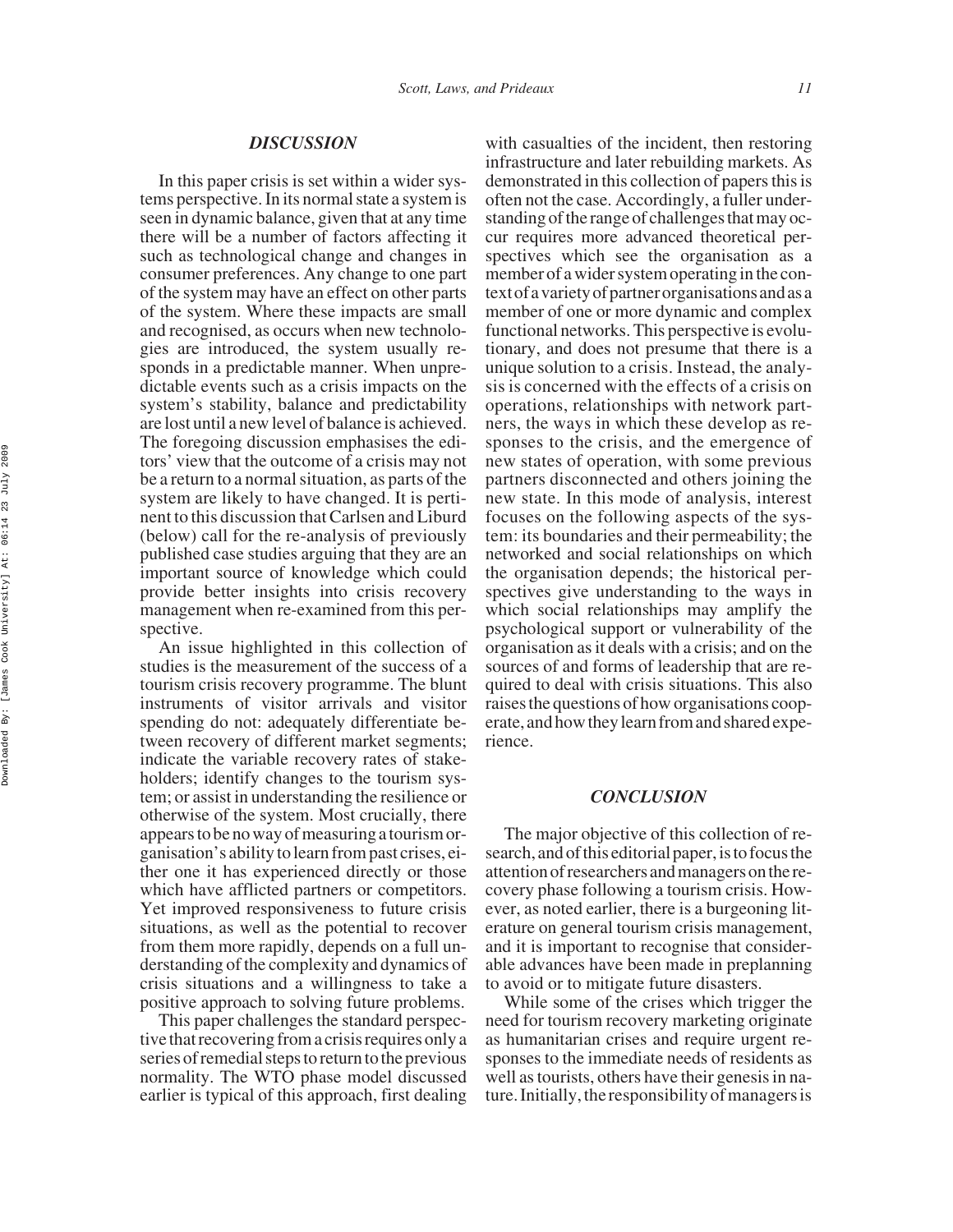to deal with the humanitarian aspects of crisis to the best of their abilities. Attention must then be given to the infrastructure that supports the tourism industry and importantly, its marketing to alter the perceptions of visitors that the destination is again open for business. Early recovery of the tourism sector is important particularly for countries and regions that depend on tourism.

The papers in this collection demonstrate thatnewtheoreticalinsightcanbegainedbyexamininghoworganisationsachieverecoveryas members of dynamic functional networks. This evolutionary perspective is concerned with the way that organization and the system in which they operate adapts to the pressures and opportunities presented by the crisis.

It is apparent that no ideal template exists or will ever be devised to deal with crises because of their varied nature. It is also apparent that understanding the impact of crisis on organisations and destinations is the key to effective post event recovery. Unfortunately, the future will bring with it new crises and disasters and these will in turn be reported in future academic discourses. It is the hope of the authors of this paper and indeed of the papers that comprise this volume, that the learning recorded here will be used as a base for future disaster and crises research and will assist organisations and destinations to better plan and implement post crisis recovery marketing.

#### REFERENCES

- Anderson, B., Prideaux, B. and Brown, G. (2007) Responding to the Crises of 2001: the Australian Experience in Laws, E., Prideaux, B. and Chon, K. (eds.) *Crisis Management in Tourism*, CABI: Wallingford.
- Boulding, K. E. (1956). General Systems Theory; the skeleton of science. *Management Science*, *2*(3), 56-68.
- Brinton Milward, H., & Provan, K. G. (1998). Measuring network structure. *Public Administration*, *76*, 387-407.
- Britton, S., & Clarke, W. (Eds.). (1987). *Ambiguous alternative: Tourism in small developing countries*. Suva, Fiji: University of the South Pacific.
- Buhalis, D. (2000). Marketing the competitive destination of the future. *Tourism Management*, *21*(1), 97-116.
- Burstein, P. (1991). Policy domains: Organization, culture and policy outcomes. *Annual Review of Sociology, 17*, 327-350.
- Coleman, W. D. (2002). Policy Networks. In *International Encyclopedia of the Social & Behavioral Sciences*.
- Coles, T. A Local Reading of a Global Disaster: Some Lessons on Tourism Management from an Annus Horribilis in South West England. *Journal of Travel and Tourism Marketing*, *15*/2-3, 173-197, 2003.
- Cross, R., Borgatti, S. P., & Parker, A. (2002). Making invisible work visible: Using social network analysis to support strategic collaboration. *California Management Review*, *44*(2), 25-46.
- Faulkner, B. (2001). Towards a framework for tourism disaster management. *Tourism Management*, *22*(2), 135-147.
- Faulkner, B., & Russell, R. (2001). Turbulence, chaos and complexity in tourism systems: A research direction for the new millennium. In B. Faulkner, G. Moscardo & E. Laws (Eds.), *Tourism in the 21st Century: Lessons from Experience* (pp. 328-349). London: Continuum.
- Faulkner, B., & Vikulov, L. (2001). Katherine, washed out one day, back on track the next: A post-mortem of a tourism disaster. *Tourism Management*, *22*(4), 331-344.
- Fink, S. (1986). *Crisis Management*. New York: American Association of Management.
- Floyd, M. Gibson, H. Pennington-Grey, L. and Thapa, B. The Effect of Risk Perceptions on Intentions to Travel in the aftermath of September 11, 2001. Journal of Travel and Tourism Marketing, 15/2-3, 19-38, 2003.
- Huang, J. H., & Min, J. C. H. (2002). Earthquake devastation and recovery in tourism: the Taiwan case. *Tourism Management*, *23*(2), 145-154.
- Keown-McMullan, C. (1997). Crisis: When does a molehill become a mountain? *Disaster Prevention and Management*, *6*(1), 4-10.
- Laws, E., & Cooper, C. (1998). Inclusive tours and commodification: the marketing constraints for massmarket resorts. *Journal of Vacation Marketing*, *4*(4), 337-352.
- Laws, E. Prideaux, B. and Chon, K. (2007). Crisis Management in Tourism: Challenges for Managers and Researchers in Laws, E., Prideaux, B. and Chon, K. (eds.) *Crisis Management in Tourism*, CABI: Wallingford.
- Litvin, S. W., & Alderson, L. L. (2003). How Charleston got her groove back: A Convention and Visitors Bureau's response to 9/11. *Journal of Vacation Marketing*, *9*(2), 188-197.
- McKercher, B., & Chon, K. (2004). The Over-Reaction to SARS and the Collapse of Asian Tourism. *Annals of Tourism Research*, *31*(3), 716-719.
- Mansfield, Y. and Pizam, A. Editors. Tourism, Security and Safety: From Theory to Practice. Butterworth Heineman, Burlington, MA, 2006.
- Mitchell, J. C. (1969). The concept and use of social networks. In J. C. Mitchell (Ed.), *Social networks in ur-*